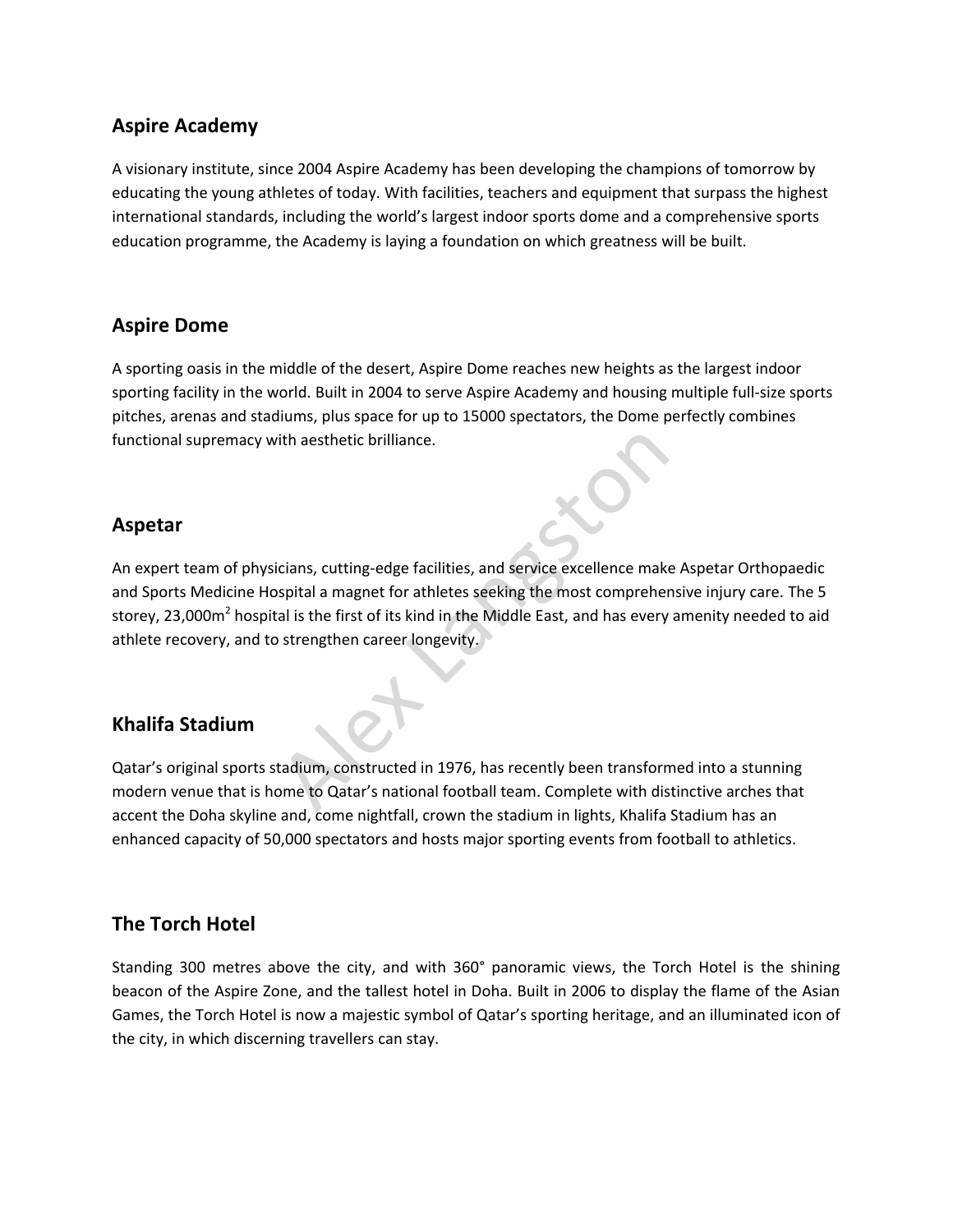## **Hamad Aquatic Centre**

The incredible facilities at Hamad Aquatic Centre breathe new life into aquatic sports in Qatar. Built over 5 floors and able to hold 4500 spectators, the ultramodern building also resembles a stylised ship, floating in the waters of Aspire Zone. As well as frequently hosting world championships, the Centre is also open for the public to enjoy; making it integral to aquatic sports in Qatar.

## **Aspire Mosque**

A dynamic, fluid design expresses a feeling of movement and action, connecting Aspire Mosque to the Sports Zone in which it stands. The space beyond the aluminium clad stainless steel doors welcomes up to 700 men and 150 women for prayer, harmoniously uniting sports and worship through magnificent architectural finishes.

# **National Teams Club**

At the heart of the Aspire Zone stands the curvilinear triumph of the National Teams Club, where the sporting spirit of the nation is fostered. A shimmering glass façade holds everything Qatar's national football team needs. From interactive space for coaching, to seven football pitches within easy reach, to a multitude of other facilities, here is where they train to win. **ub**<br>
re Zone stands the curvilinear triumph of the National Te<br>
tion is fostered. A shimmering glass façade holds everyth<br>
ilities, here is where they train to win.<br>
ilities, here is where they train to win.<br>
Spire Zone c

# **Ladies Sports Hall**

A shining jewel in the Aspire Zone crown, the Ladies Sports Hall is the destination for female sporting events. Frequently used to host court sports from basketball to volleyball, the Sports Hall has separate warm-up facilities for athletes and space for more than 2000 spectators. Alongside the Ladies Club, the Sports Hall stands in celebration of female sports in Qatar.

## **Ladies Club**

Exclusive and yet inclusive, the Ladies club is the first of its kind in Qatar. The contemporary design of the Club reflects the modern indoor and outdoor facilities, including swimming pools, tennis courts, a library, and a health spa. Serving the recreational needs of all women, the Ladies Club empowers them to participate in sports through a safe and secure environment.